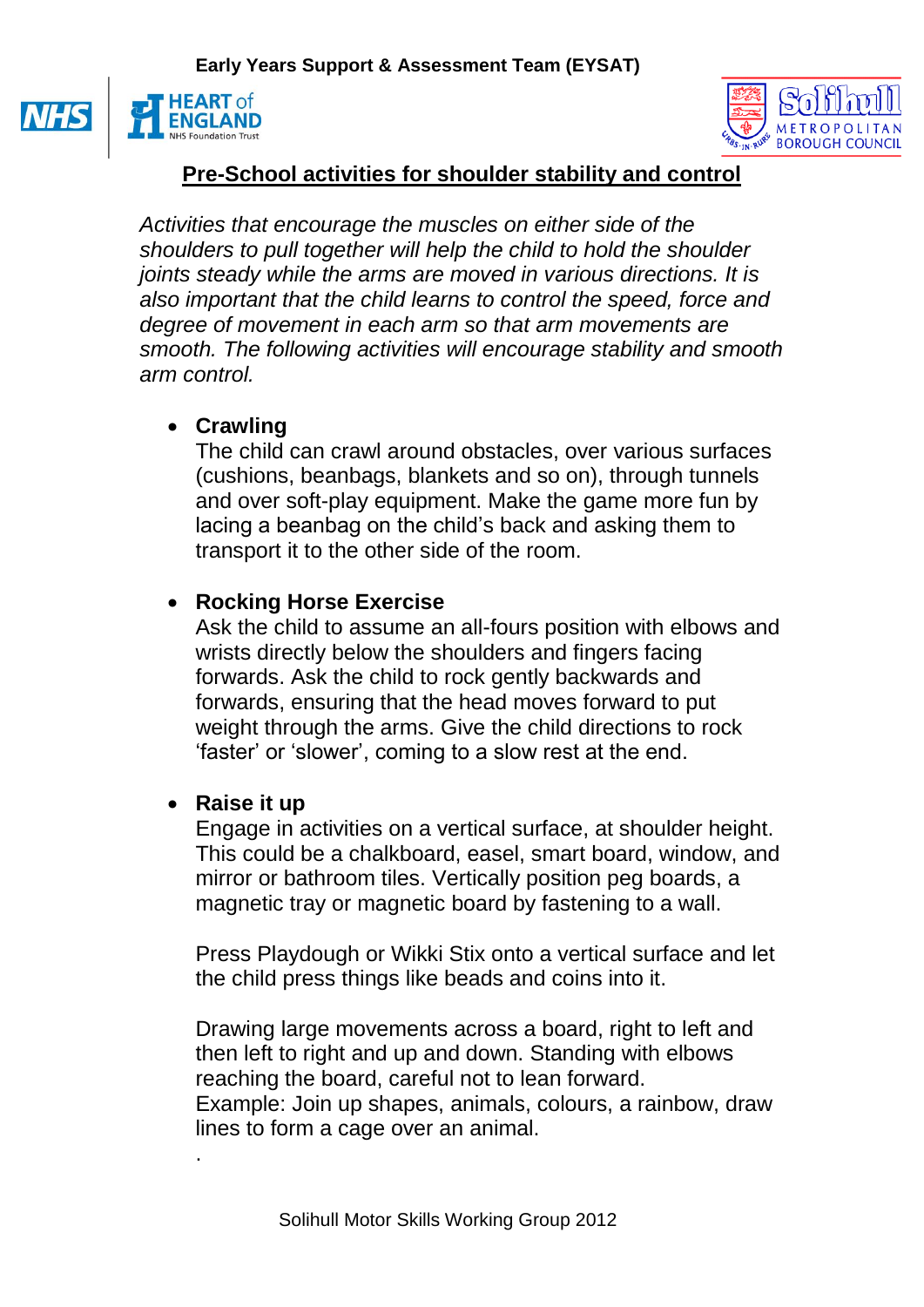Stand up and draw large numbers, letters and shapes in the air.

### **• Bath Crayons**

Foam on bathroom tiles is a fun thing to draw in at home. Give a large paint brush and a bucket of water to 'paint' walls outside. Draw on a window with Windoline and let the child rub it off.

### **Playdough**

Stand up to use Playdough on a table. Flatten the dough with the palm of the hand or a rolling pin. Hands should be open on the rolling pin rather than holding the handles.

### **Donkey Kicks**

While on all fours (both facing the floor and facing upward) shift weight forwards onto palms and kick legs behind or to the side.

### **Bat and Ball**

Use foam bat to hit a ball suspended at shoulder height.

 **Cooking** Do cooking activities that require pouring and stirring.

### **Bean Bags**

Throwing and aiming activities.

- **Hula Hoop** Throwing hoops on to targets.
- **Threading activities** Using long laces or threads.
- **Pouring Activities** Sand, beans, water.

### **Wheelbarrows**

Working with a partner, who holds child's ankles while he/she walks on hands in all directions.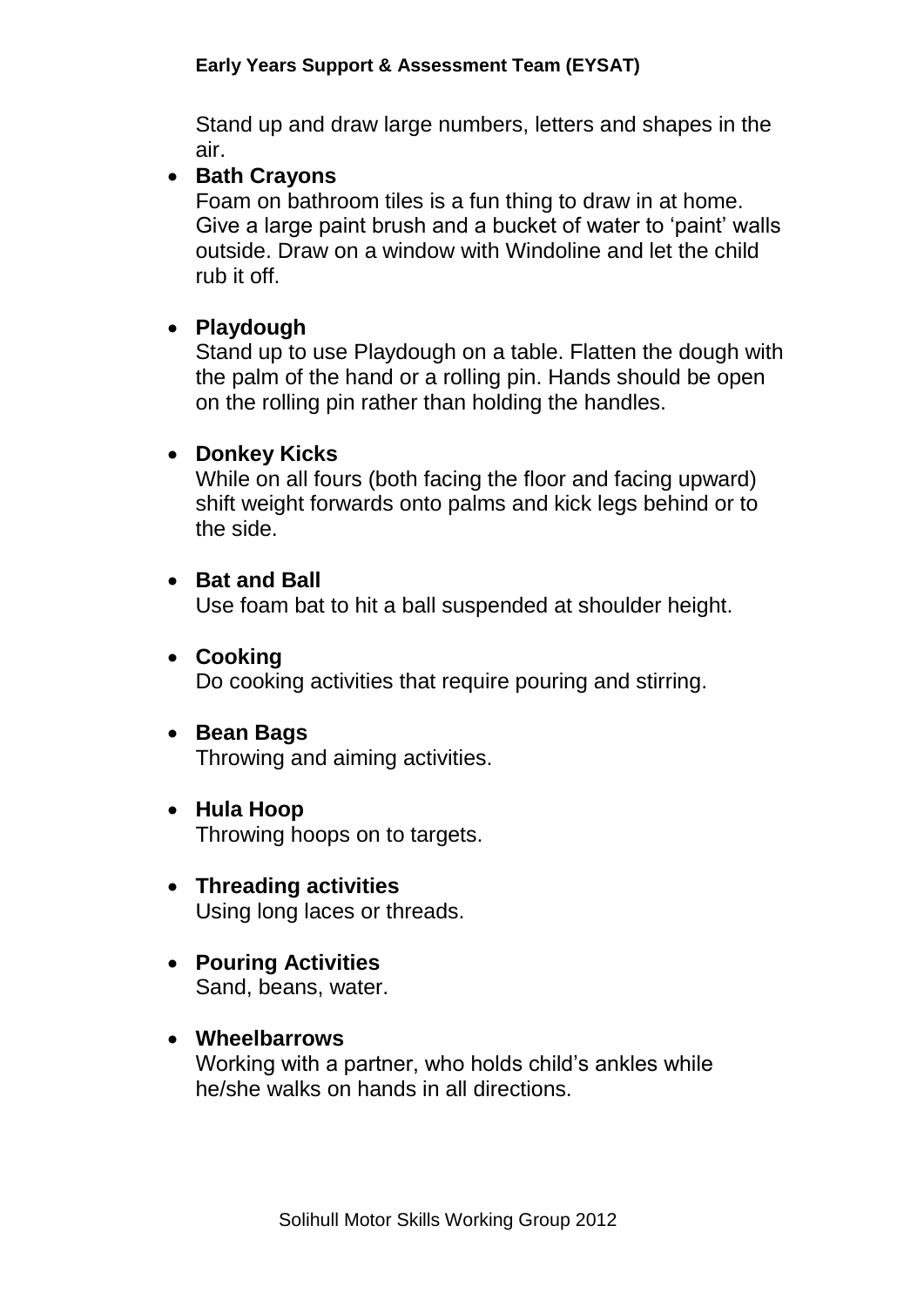#### **Wall Presses**

Standing facing the wall, hands placed on it at shoulder height and shoulder width apart. Gradually bend arms until nose nearly touched the wall, and then straighten again.

### **Sliding on Floor**

Sitting on floor, legs outstretched in front. Place hands flat on floor beside hips, and slide bottom forwards until arms stretched out behind. Move hands to new position and repeat. Then try going backwards.

### **Floor activities**

On large pieces of paper, track a large figure of eight using cars, trains or markers.

Large floor puzzles.

### **Nature Walk**

.

Going on a walk with backpacks, reaching up to collect nature objects or hidden objects of reference.

### **Snakes Snails and Worms:**

Using ribbon sticks make wiggly movements along the floor or choose one or two children to make movements whilst the others jump over them.

### **Trees Blowing in the Wind:**

Using ribbon sticks get the children to turn twist tilt and bend by shaking their sticks behind them in front of them above their heads making huge movements.

### **Push along Toys**

Pulling and pushing trucks**:** load with wooden blocks or sand.

### **Lifting and Carrying**

Carrying buckets of sand or gravel from one place to another.

Going Shopping: loading trolleys and baskets with vegetables and tins.